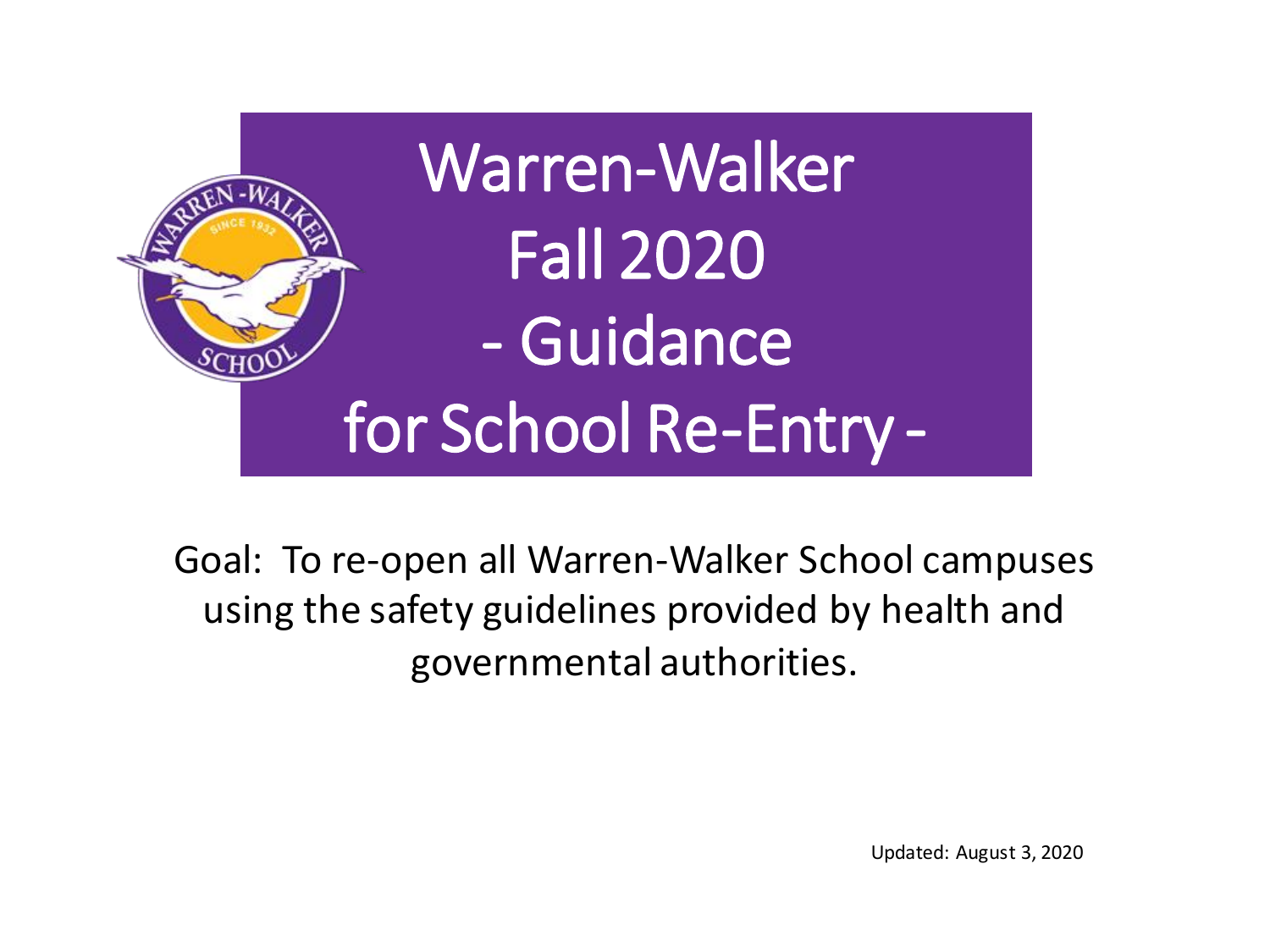per July's Updated Guidelines

We are excited to welcome students, faculty, and staff back to campus this fall. In striving to maintain the health & well-being of our community for the '20-21 school year, the following policies and procedures will be implemented. We have incorporated these current guidelines from the Centers for Disease Control (CDC), California and San Diego County Public Health Departments, California and San Diego County Departments of Education, and the San Diego County Childcare Licensing Division:



## Sanitation and Cleaning

Prior to start of School on September 9, 2020

- all classrooms, bathrooms, kitchens, common areas and playground equipment will be thoroughly cleaned and sanitized
- all carpets will be steam cleaned; all vinyl flooring surfaces will be stripped and waxed

Throughout the School Day

- classrooms and bathrooms will be cleaned and sanitized
- playground equipment will be cleaned and sanitized in accordance with current guidelines

School Supplies

• students will use their own school-provided supplies (pencils, pens, markers, etc.), which will be sanitized on a regular basis



## Physical Distance Measures

- grade-level class ratios will be adjusted to match available space and reflect physical distancing requirements
- classroom furnishings will be re-arranged to increase space for physical distancing
- outdoor classroom spaces have been created to accommodate additional physical distancing and the health benefits of fresh air
- all classes will be assigned to segregated play areas for PE, recess, and lunch

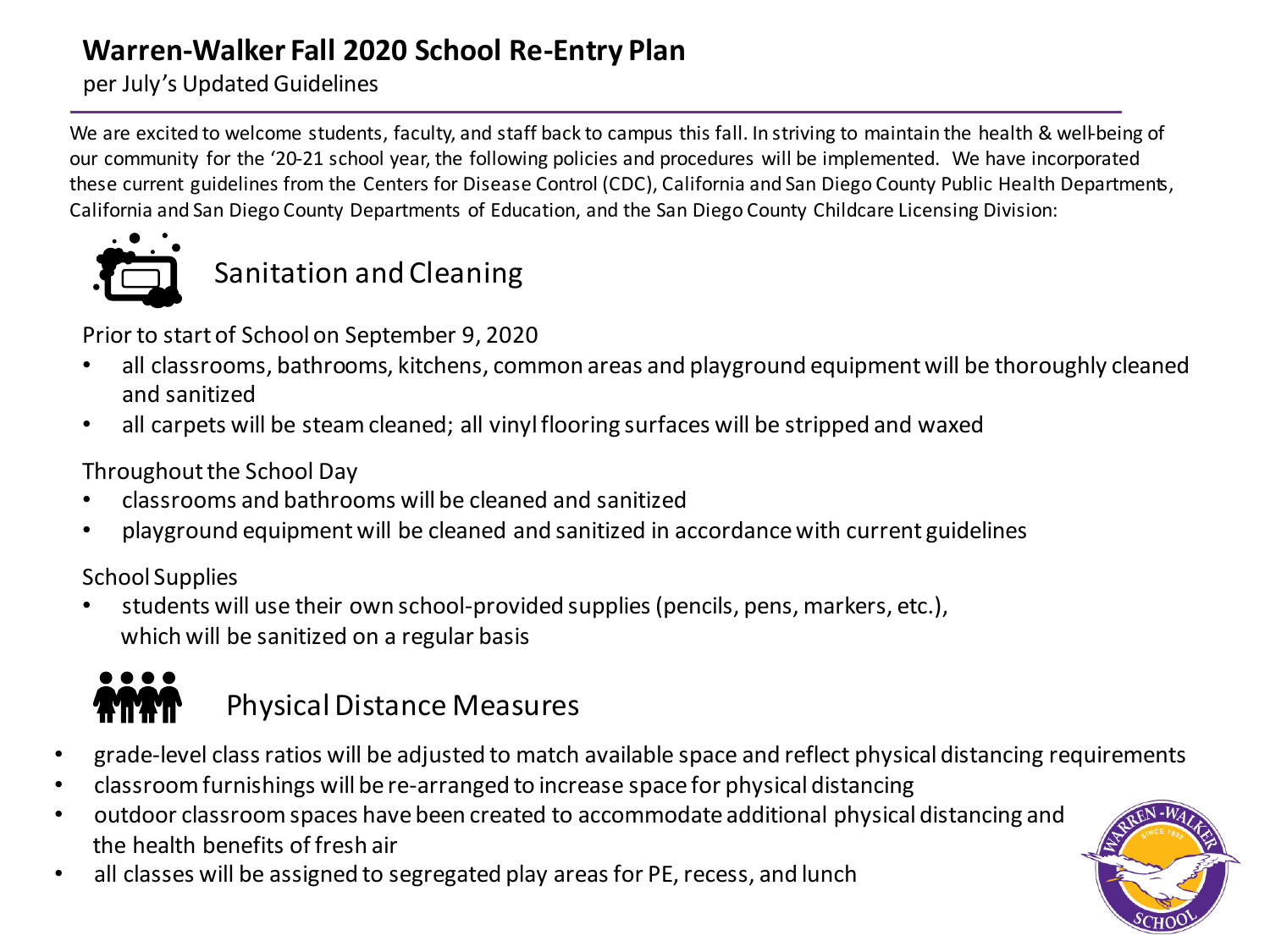per July's Updated Guidelines



## Precautions & Measures

All faculty and staff, and students in 3<sup>rd</sup> grade and above will be required to wear facial coverings. Students in 2<sup>nd</sup> grade and below will be encouraged, but not required, to wear facial coverings.

|    | Student or Staff with:                                                                     | Action:                                                                                                                                                                                                                                                                                                                                                                                                                                                                                                                                                                                                                        |
|----|--------------------------------------------------------------------------------------------|--------------------------------------------------------------------------------------------------------------------------------------------------------------------------------------------------------------------------------------------------------------------------------------------------------------------------------------------------------------------------------------------------------------------------------------------------------------------------------------------------------------------------------------------------------------------------------------------------------------------------------|
| 1. | COVID-19 Symptoms (e.g.,<br>fever, cough, loss of taste or<br>smell, difficulty breathing) | Send home<br>$\bullet$<br>Recommend testing (if positive, see #3; if negative, see #4)<br>$\bullet$<br>School/classroom remain open<br>$\bullet$                                                                                                                                                                                                                                                                                                                                                                                                                                                                               |
| 2. | Close contact $(+)$ with a<br>confirmed COVID-19 case                                      | Send home<br>$\bullet$<br>Quarantine for 14 days from last exposure<br>$\bullet$<br>Recommend testing (but will not shorten 14-day quarantine)<br>$\bullet$<br>School/classroom remain open<br>$\bullet$                                                                                                                                                                                                                                                                                                                                                                                                                       |
| 3. | Confirmed COVID-19 case<br>infection                                                       | Notify the local public health department<br>$\bullet$<br>Isolate case and exclude from school for 10 days from symptom onset or test date<br>$\bullet$<br>Identify contacts (†), quarantine & exclude exposed contacts (likely entire cohort (††)) for 14<br>$\bullet$<br>days after the last date the case was present at school while infectious<br>Recommend testing of contacts, prioritize symptomatic contacts (but will not shorten 14-day<br>$\bullet$<br>quarantine)<br>Disinfection and cleaning of classroom and primary spaces where case spent significant time<br>$\bullet$<br>School remains open<br>$\bullet$ |
| 4. | Test negative after symptoms                                                               | May return to school 3 days after symptoms resolve<br>$\bullet$<br>School/classroom remain open<br>$\bullet$                                                                                                                                                                                                                                                                                                                                                                                                                                                                                                                   |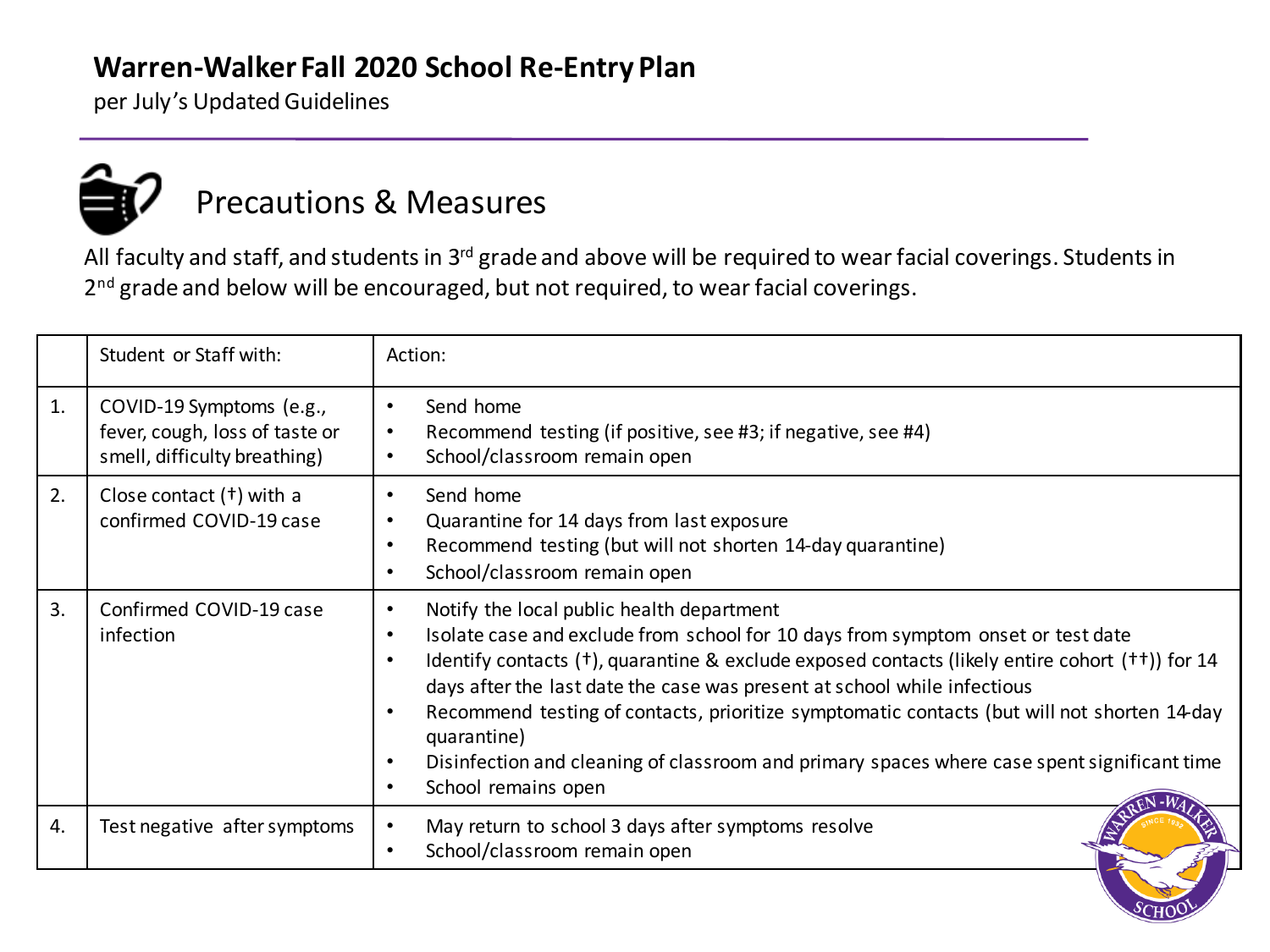per July's Updated Guidelines



## Health & Hygiene

- Faculty & Staff will be tested for COVID-19 on a rotating and regular basis
- Prior to leaving home, parents will complete Health Screenings of their children on ParentSquare (1<sup>st</sup>-8<sup>th</sup> grades) or Brightwheel (Infants-Kindergarten)

Daily upon arrival at school

- a teacher or staff member will greet each student and their family
- after reviewing the Health Screening a temperature check using a touchless thermometer will be performed
- students with normal temperatures will be directed to their classroom
- students with abnormal (100˚ or higher) temperatures will be unable to attend school until they are symptom-free without medication for up to 14 days and/or receive medical clearance Throughout the school day
- students, faculty, and staff will be monitored for possible signs of illness
- parent/guardian of a student running a fever or presenting other symptoms will be asked to pick up the student immediately (within 1 hour)
- ill students sent home may not return to school the following day and may not return to school until they are symptom-free without medication for 24 hours
- students, faculty, and staff will wash hands often and regularly
- school supplies will not be shared
- materials used during the class time will be sanitized before the next day

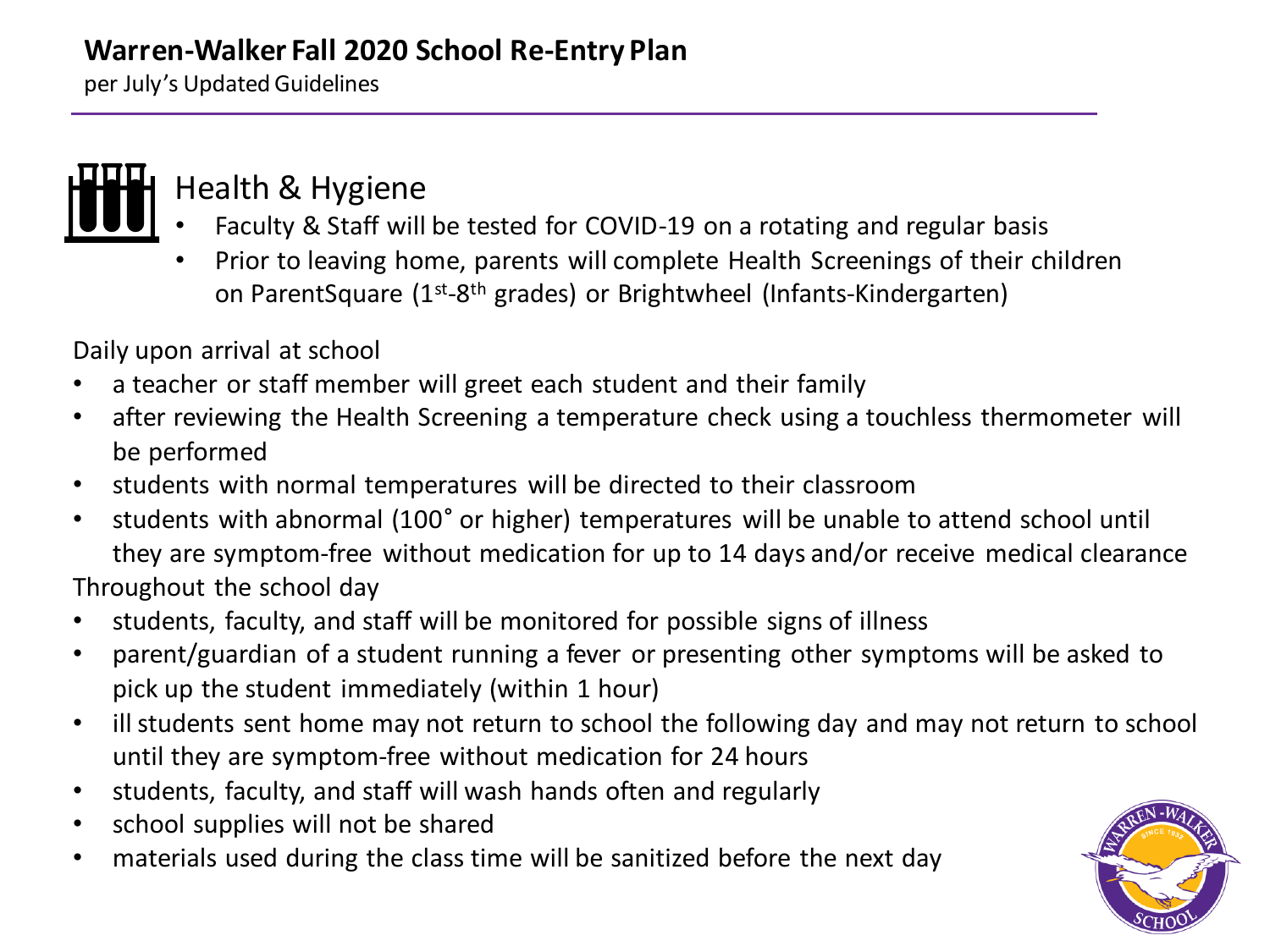per July's Updated Guidelines



**Modifications** 

Drop-Off & Pick-Up

- parents will be notified of assigned arrival and dismissal timing/location
- all drop-off and pick up will take place at the perimeter of campus; only faculty, staff, and students will be allowed to enter the classroom

Parents On Campus

- parents will be asked to wear a mask and use hand sanitizer (provided upon arrival) if proceeding to the front office, or when speaking to a faculty member at drop-off & pick-up
- parents will not be allowed in classrooms or on the playground; instead they are strongly encouraged to call the front office or campus Dean with any questions, or schedule an appointment as opposed to physically arriving on campus

Lunch & Water Bottles

- lunches must be packed in a paper or plastic bag; DO NOT send re-usable containers; after lunch, all packaging and food leftovers will be thrown away daily
- 1<sup>st</sup>-8<sup>th</sup> grade students are required to bring reusable water bottles that may be re-filled at school

Personal Items

- for Prekindergarten, Junior Kindergarten, and Kindergarten only, please provide (1) complete set of extra clothes (including shoes) in a Ziploc bag that will be kept in each student's cubby
- hats may be brought to school for students to wear outside
- students are to bring backpacks for their lunch, water bottle, and homework
- all other personal items are to be kept home until further notice; sharing is discontinued until further notice
- students in 2<sup>nd</sup> grade and below may wear clean masks. Parents are asked to instruct them in proper use and handling, and ensure that they are washed before sending again
- students in 3<sup>rd</sup> grade and above are required to wear clean masks to school each day. Parents are asked to instruct them in the proper use and handling and ensure they are washed before sending again

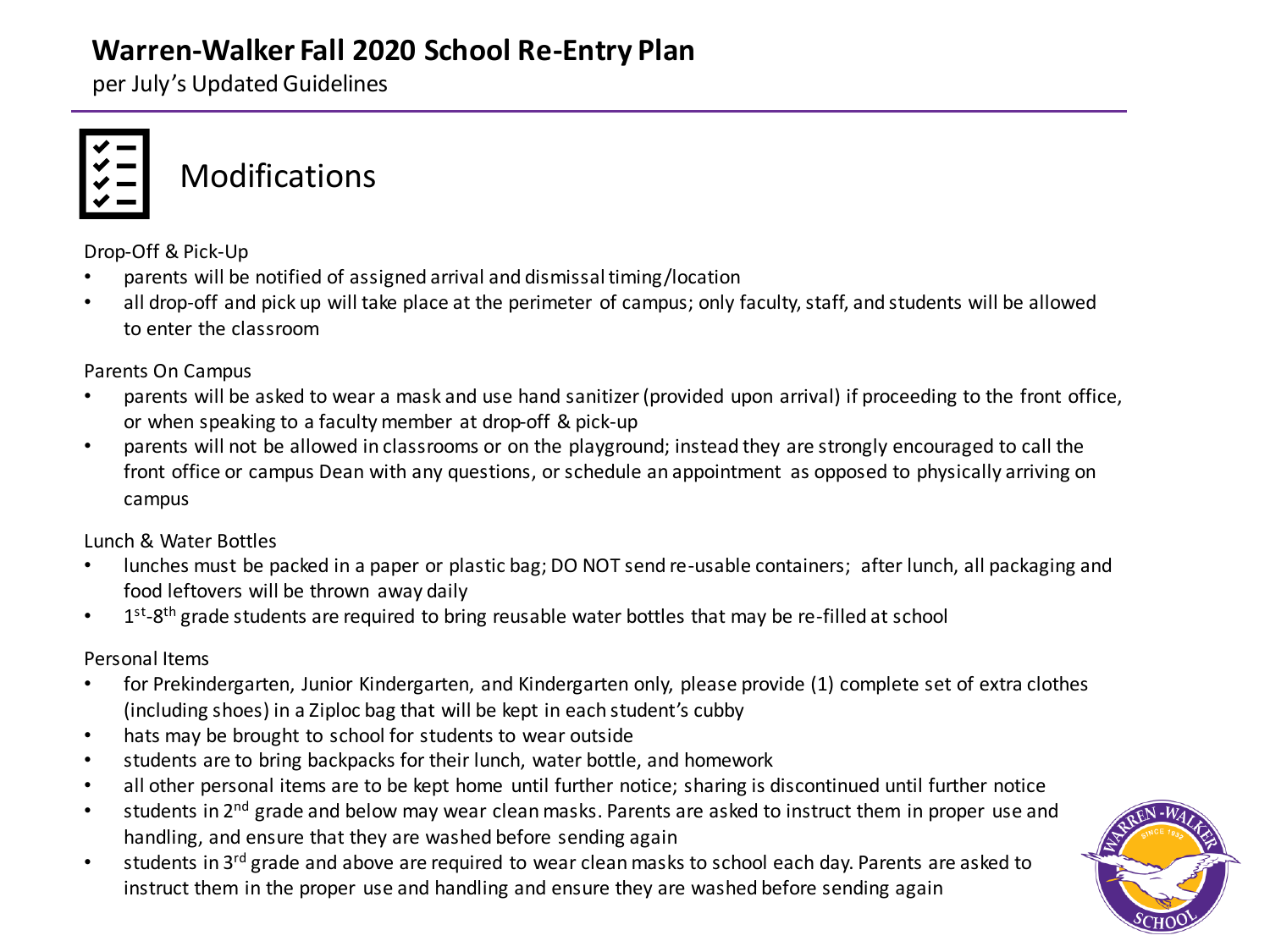per July's Updated Guidelines



## Modifications (*continued*)

Facilities

- in response to the science that points to outdoors being one of the best places to be in the current situation, we are pre ordering shade and outdoor room "pop ups" to ensure comfortable outdoor eating, learning, and social areas around each of the campuses
- Aged HVAC systems have been upgraded as needed, and filtration units designed for medical facilities and schools will be placed where students, faculty, and staff are present
- obtaining bids to upgrade existing HVAC systems and where possible installing ION units to improve ventilation and air quality
- purchased a sanitizing unit called the "Clorox 360" for the La Mesa campus suited for the gym, play equipment, and the larger expanses of area at that location.
- purchased 3 each backpack and hand-held sanitizer units (foggers) for vehicles, hard to get areas, and rooms
- purchased 40 automatic hand sanitizer stations (20 on stands/20 wall mount) to be divided among the campuses
- purchased 23 handheld UV units to sanitize instructional supplies and other items handled or manipulated daily by students – scissors, puzzle pieces, math manipulatives, etc.
- purchased 400 running feet of portable fencing to separate and cordon off segregated outdoor play areas
- all this is being planned with the knowledge that the terrific custodial work to which we have all become accustomed will continue to be at work, meeting and exceeding all guidelines for sanitation

We do this with the confidence that our families will adhere to the guidelines currently in place for life off campus, so as to help us maintain the health and well-being of the Warren-Walker School community.